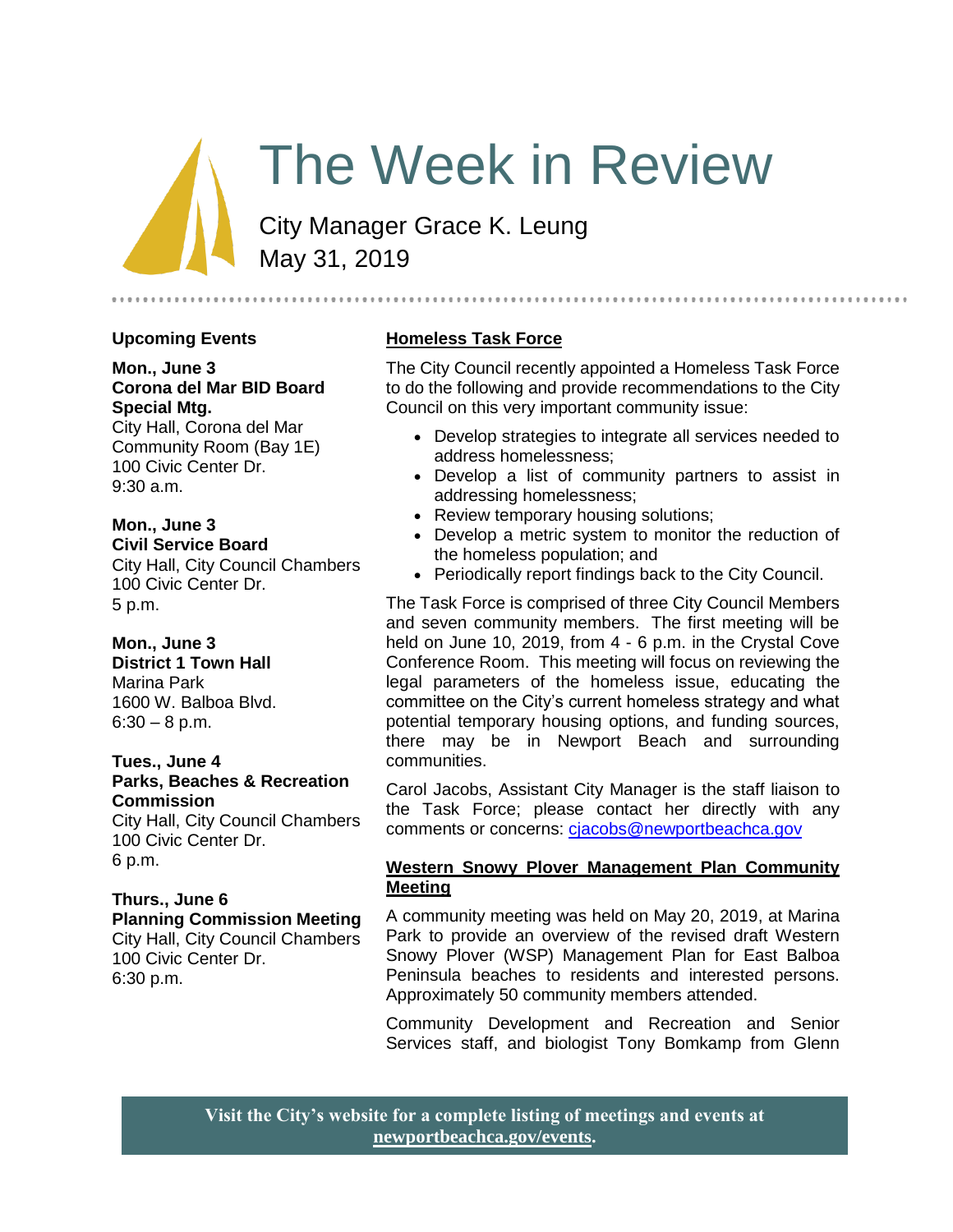# **Mon., June 10**

**Homeless Task Force** City Hall, Crystal Cove Conference Room (Bay 2D) 100 Civic Center Dr.  $4 - 6$  p.m.

## **Tues., June 11 City Council Meeting**

City Hall, City Council Chambers 100 Civic Center Dr. 4 p.m.

#### **Wed., June 12 Harbor Commission Meeting**

City Hall, City Council Chambers 100 Civic Center Dr.  $6:30 - 9$  p.m.

# **Thurs., June 13**

**Zoning Administrator Mtg.** City Hall, Corona del Mar Conference Room (Bay1E) 100 Civic Center Dr. 3 p.m.

#### **Thurs., June 13 City Arts Commission Meeting** City Council Chambers 100 Civic Center Dr. 5 p.m.

Lukos Associates presented the goals and strategies of the revised plan. The underlying goal of the plan is to balance coastal access and shoreline maintenance activities with WSP and dune habitat protection in the federally designated critical habitat located between B and G Streets.

The plan calls for the removal of the two unpermitted fences and replacing them with a virtual fence consisting of regulatory and educational signage placed at strategic locations to delineate the critical habitat and inform visitors and residents about the WSP and the valuable native coastal dune habitat. The plan also includes educational outreach and continued implementation of best management practices by City lifeguards and maintenance crews that work in and around the critical habitat and the beaches from B Street to the Wedge.

Attendees provided informative feedback and City staff will be incorporating these comments and written comments into the plan. Public comments on the draft plan are welcome. Please email them to Gregg Ramirez, Principal Planner at [gramirez@newportbeachca.gov](file:///C:/Users/syamada/AppData/Local/Microsoft/Windows/Temporary%20Internet%20Files/Content.Outlook/741B3M6Q/gramirez@newportbeachca.gov)

The next step will be to submit the draft plan to Coastal Commission staff for their review and at a future noticed public hearing before the Coastal Commission. Staff will provide updates as the process moves forward on the City's website at: [http://www.newportbeachca.gov/snowyplover.](http://www.newportbeachca.gov/snowyplover)

# **General Plan Update Steering Committee**

On Wednesday, May 29, 2019, the General Plan Update Steering Committee met to finalize a recommendation that the City Council hire Kearns & West to facilitate the first Phase of the General Plan Update called the "Listen and Learn" process. The recommendation will be provided to the City Council on June 25, 2019, where it will be asked to approve a professional services agreement. With guidance from Steering Committee and City staff, Kearns & West will first prepare an outreach program. The program will include a variety of workshops, stakeholder meetings, surveys, virtual town hall meetings, and other innovative techniques for outreach. The overall goal is for the community to express its vision for the community. At the end of the "Listen and Learn" process, the consultant will prepare a comprehensive summary of the process and articulate the community consensus of what is working, what is not working, and where we might go as a community. The summary will serve as a guide for developing an updated General Plan that meets current State requirements and the community's changing vision. For additional information, the Committee's page is foun[d here.](https://www.newportbeachca.gov/government/departments/community-development/planning-division/general-plan-codes-and-regulations/general-plan-update/general-plan-update-steering-committee) You can also check out the General Plan Update webpage at [www.newportbeachca.gov/gpupdate.](www.newportbeachca.gov/gpupdate)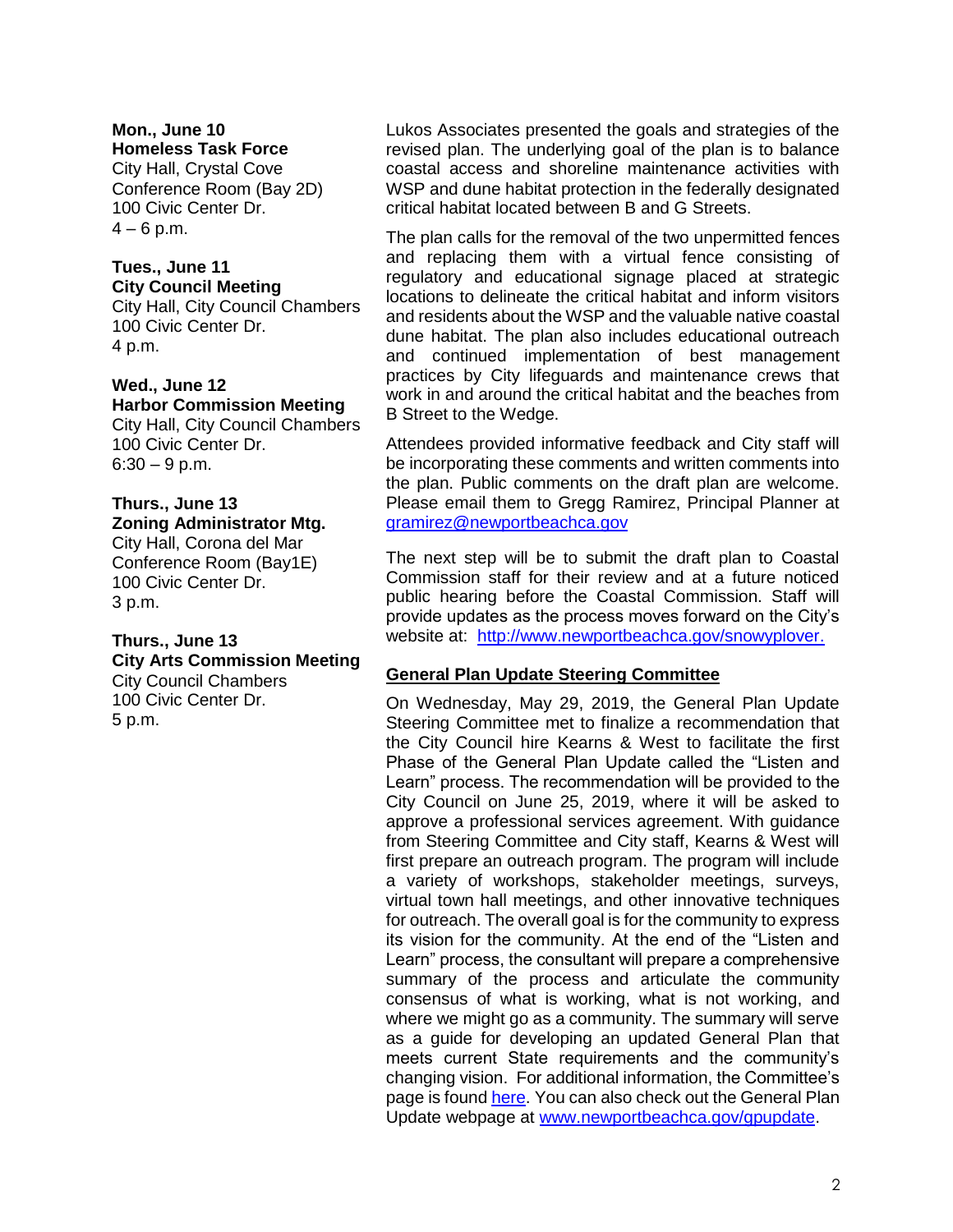# **CDD First Quarter Activity Report (January – March 2019)**

The Community Development Department First Quarter Activity Report is now available at [www.newportbeachca.gov/cdd.](http://www.newportbeachca.gov/cdd) The report compiles operational statistics to illustrate the volume of business activity that the Department handles on a quarterly basis. The Building Division started the First Quarter of 2019 issuing 1,382 building permits (a 17 percent increase from last quarter) while performing over 11,436 building inspections (a five percent increase from last quarter). During this time, Code Enforcement increased their performance by responding to 92 percent of their caseload in three days or less, while the Planning Division maintained their service levels by reviewing and completing 81 percent of their plan checks at the public counter. Lastly, the Systems and Administration Division was busy supporting the Planning Commission and Zoning Administrator while answering 5,100 phone calls with a live person and adding an impressive 86,000 plans and documents to the City's document management system. Past reports are also available at the website listed above.

# **City Engages in State Advocacy**

The Community Development Department has entered into an agreement with California Strategies to provide state level advocacy. Their primary goal is to monitor state housing bills, and serve as advisory and facilitator to engage with the authors of proposed state bills. With the state's focus on affordable housing, California Strategies will ensure that the City has a voice at the state level when housing bills are considered.

# **Short Term Lodging Update**

At the June 11, 2019, City Council study session, staff will be proposing changes to the shortterm lodging ordinance for City Council's comments. The changes will involve reporting requirements by all web platforms. Additional changes will revolve around tighter enforcement to minimize impacts to surrounding residents. The public is encouraged to attend and provide comments. Staff will take the City Council's comments and incorporate them into a future update of the ordinance.

## **Mariners/Dover Shores Traffic Study**

The City is currently studying the Mariners/Dover Shores Neighborhood to evaluate speed and cut-through traffic concerns of residents. To date, three neighborhood meetings have been held to discuss the issues. Traffic speed and volume data was collected throughout the neighborhood during the spring. The City met with residents on Thursday, May 2, 2019, to discuss the traffic data and to get feedback from the community relating to preliminary findings. At the next meeting, staff will outline possible improvements that can address the speed concerns.

## **Balboa Island Beach Sand Replenishment**

The annual Balboa Island beach replenishment work began on May 23 and is estimated to be completed within 10 business days. The City's contractor is moving sand up from the low tide line to the high tide line with small tractors, therefore creating a usable, sand-fluffed beach just in time for summer. Many thanks to the Balboa Island Improvement Association for their assistance with planning and coordination.

## **Summer Beach Preparations**

In preparation for the summer season, the Beach Maintenance Crew begins their work schedule at 5 a.m. in order to get a head start on cleaning the beaches before the crowds arrive. As part of the crews' daily routine, litter is picked up and fire rings are cleaned and maintained. Beach trashcans are emptied five days a week and the beach is cleaned six days a week. Street ends, piers, and boardwalk trashcans are emptied daily by our refuse contractor CR&R. To help keep